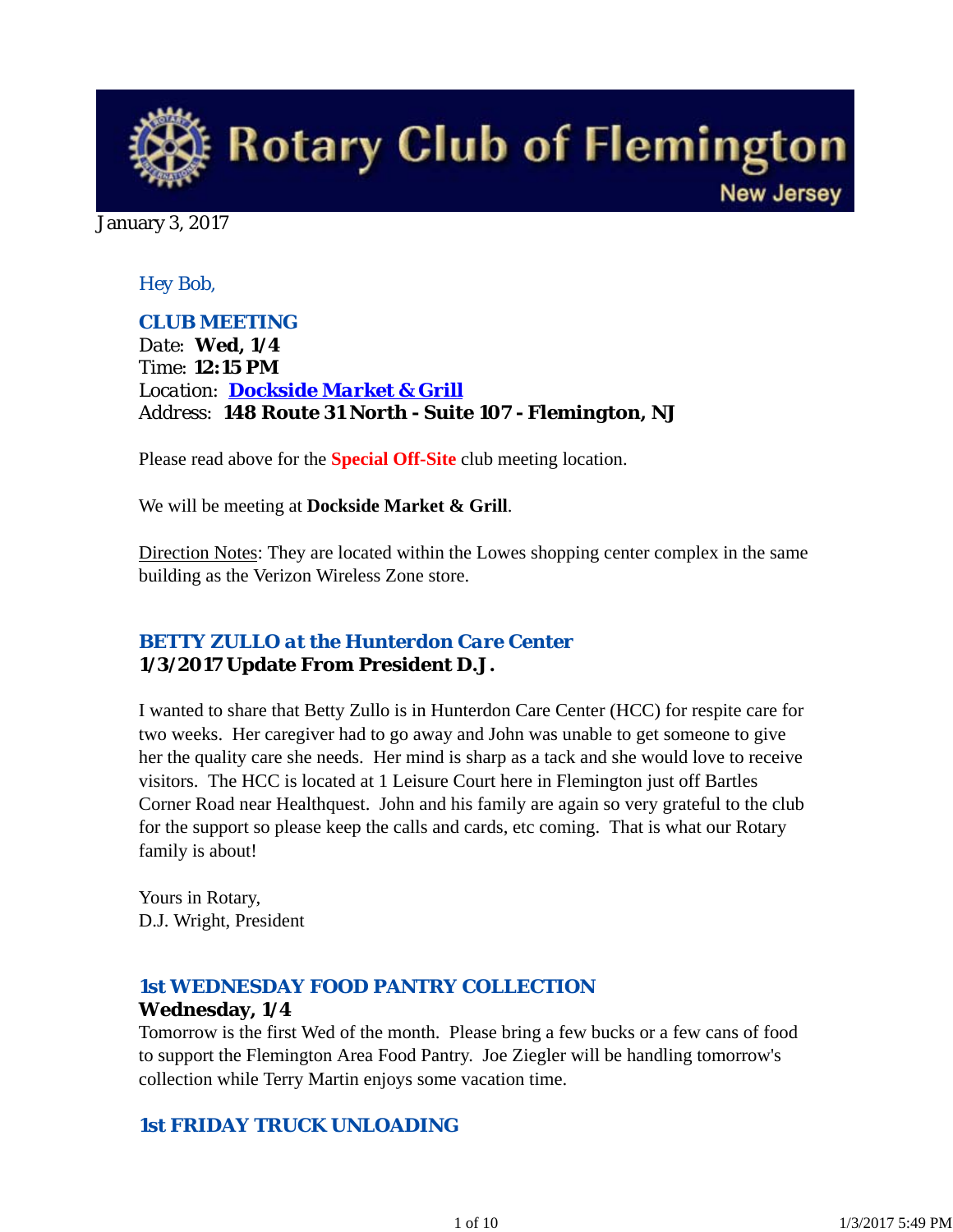# **Friday, 1/6**

This coming Friday is the first Friday of the month. If you can spare some time, the unloading of the Flemington Area Food Pantry truck delivery will occur at their location across the parking lot from the entrance to the Flemington Wal-Mart at 8:45am. If you can help, please let Harry Mazujian know at tomorrow's meeting, or by email at harry.mazujian@gmail.com



## *Rotary Club of Flemington OFF-SITE MEETINGS for January 2017*

In typical fashion, Copper Hill Country Club will be closed during the month of January. Therefore, the January 2017 meetings will be held **off-site**. We will resume meetings back at Copper Hill on Wed, February 1, 2017. The following is the list of

off-site meetings for January:

Wed, 1/04: **OFFSITE** Meeting at **Dockside Market & Grill** Wed, 1/11: **OFFSITE** Meeting at the **Hunterdon Medical Center** Wed, 1/18: **OFFSITE** Meeting at **Al Fresco's** Wed, 1/25: **OFFSITE** Meeting at the **Hunterdon County Polytech Career Cafe**



*Flemington Rotary Social Event at BOB & TRACI NEWLAND's Home* Date: **Friday, January 6, 2017** Time: **6pm to 8pm** Location: **Bob & Traci Newland's Home** 195 Oak Summit Road - Frenchtown, NJ 08825

The Rotary Club of Flemington would like to warmly invite our active club members and their spouse /

significant other / or guest to enjoy some fellowship together at the Newland's home.

Please note that Bob is an avid hunter and will be showing those interested in seeing his "**trophy room**" in their home. This includes some of the recent hunting adventures that Bob & Traci have shared together.

Everyone attending is **requested to bring their favorite appetizer** to share with everyone. The Club will be providing beer and wine.

There is no cost to attend.

Kindly **RSVP** to the Evite invitation no later than **Monday, January 2** so that we can get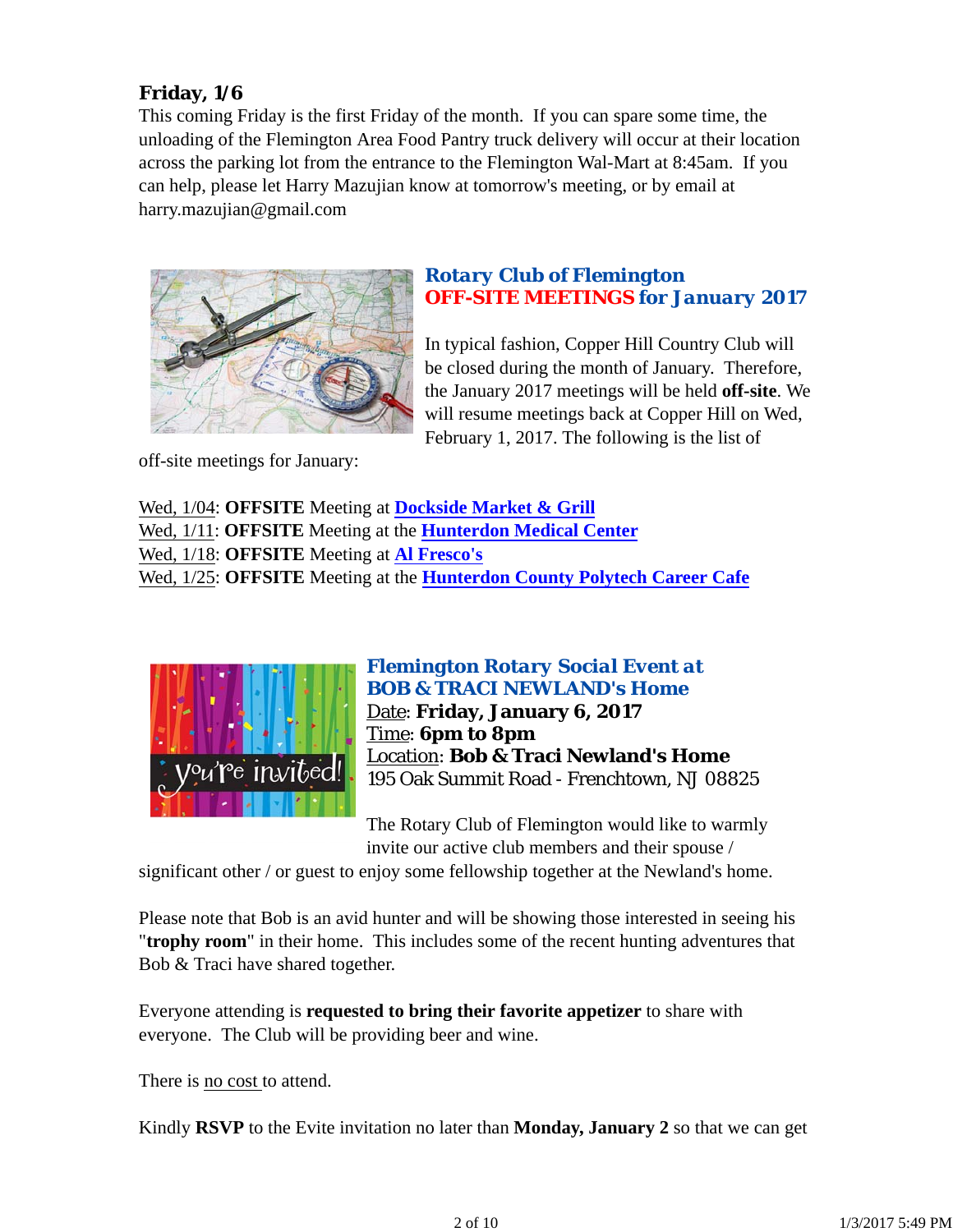a head count. Please indicate the total number attending when you RSVP so we can have an accurate head count. Please let us know if you didn't receive an Evite invitation, but would like to attend.

#### *Directions*:

- From Flemington, take Route 12 West heading toward Frenchtown.
- Pass through the Rt 579 traffic light in Croton and continue West on Route 12.
- Make a Right onto Pittstown Road shortly after you pass a used car lot on the right. Look for signs for Leon's Sod Farm.
- Take Pittstown Road for 3-4 miles and make a left onto Baker Road.
- Follow Baker Road for about 3/4 mile at Turn Left at the stop sign.
- The Newland's house is about the 5th drive on the Right. It's the only 2-story home and has a boat in the front.

For more info or questions, please contact Bob Newland at **bob@m-nins.com**

## *Joint Fundraiser to Support HUNTERS HELPING THE HUNGRY* **Venison Pizza available one weekend only in Stockton January 13-15**

Local venison is not something typically available at area restaurants, however on January 13-15th it will be, at Market Pizza in the Stockton Market. The event is a part of a fundraising effort on behalf of Hunters Helping the Hungry in Hunterdon County.

Rotarians Lester Giese, North Hunterdon Rotary, and Megan Jones-Holt, Clinton Sunrise Rotary, have teamed up to raise money for Hunters Helping the Hungry(HHH) and continue to bring awareness to the Hunger in Hunterdon Campaign.

Hunger in Hunterdon has been an awareness campaign with the six area Rotary clubs; Clinton Sunrise, Horizon-E, Flemington, Lambertville, North and Whitehouse for many years.

Les, is an avid hunter and saw a way to give back to the community by sharing his venison. He is an originating member of the 501c3 non profit organization formed in 1997. Area hunters donate their deer to select NJ State Health Department inspected HHH partner butchers. The meat is then distributed through NORWESCAP. All money raised goes towards the processing of the venison, with over 1.6 Million meals donated to date.

Megan, Partner and Chef of Market Pizza, will use her passion of creating unique food experiences to host the event. She recently acquired the Market Pizza and saw it as a fun way to raise funds for the organization. All artisan gourmet pizzas are personal sized with creative weekly specials such as Shrimp and Grits, Brussel Sprouts with Pistachios, and Cranberry Bacon.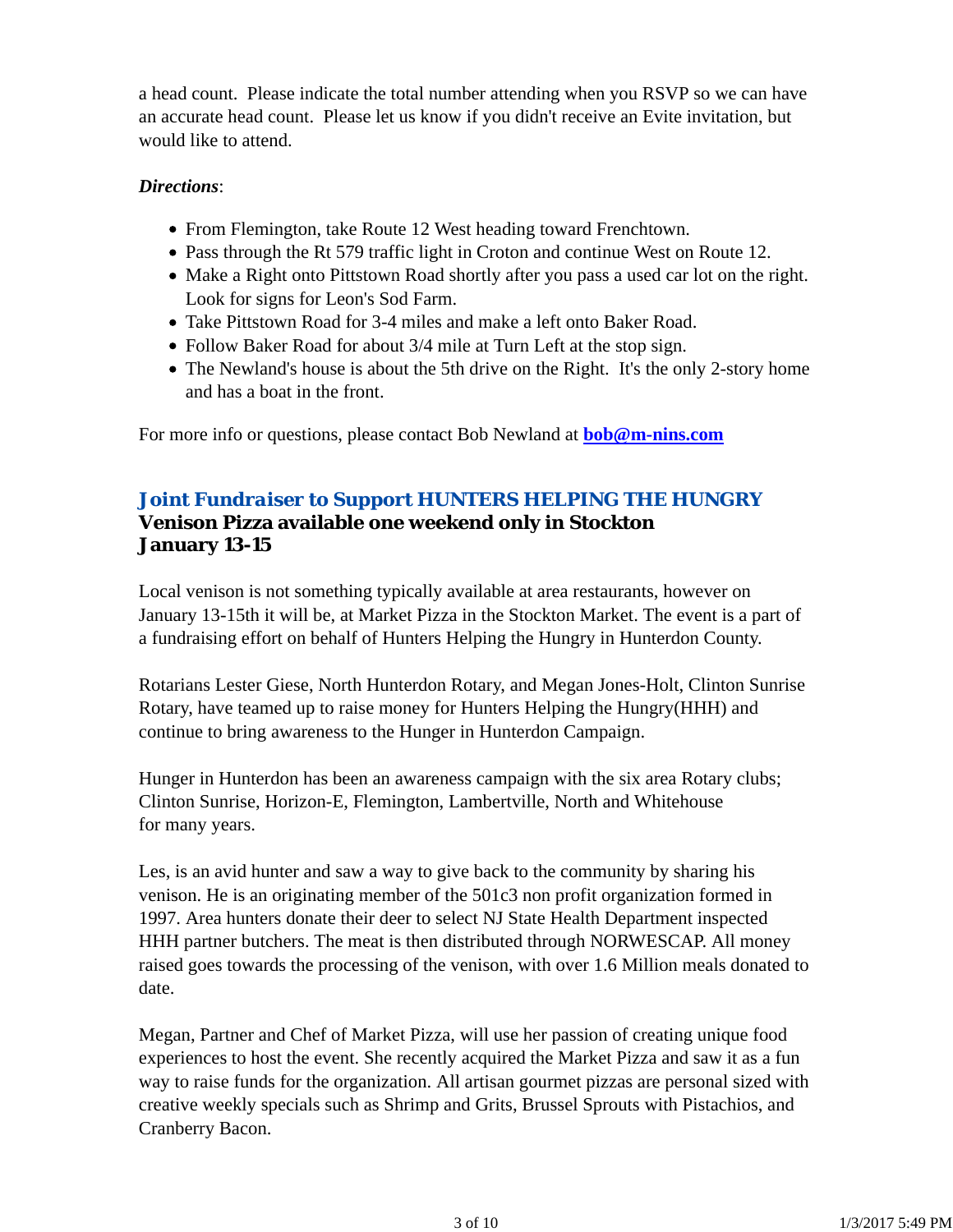The venison that will be used has been donated by Mark Charbonneau, board member and processed by Game Butchers on Route 31 in Lebanon. The meat and event has been approved by the New Jersey Division of Fish and Wildlife, the State of NJ Health Department and the Hunterdon County Health Department.

This fundraiser has a wide appeal to adventurous foodies and avid hunters. It will be the kick off to a four week of Wild Game featured pizzas. For each venison pizza purchased, a part of the proceeds will go to the Hunters Helping the Hungry organization. For those less adventurous and still want to participate you may select from the regular menu or visit any one of the other food purveyors located in the market and make a donation directly to the organization.

HHH members will be at the market to accept donations and answer any questions about the organization. The kick off Friday night will also feature the music of the TieDye Hillbilly Dance Band from 6-9PM.

Market Pizza is located in the Stockton Market 19 Bridge Street Stockton, NJ. For more information on the event go to www.facebook/marketpizza Hunters Helping the Hungry donations may be mailed to P.O. Box 587, Lebanon, New Jersey 08833 or through Paypal on our website. www.huntershelpingthehungry.org.

# *Flemington Rotary Leadership Positions Sought* **From President D.J.**

President D.J. shared that the Rotary Club of Flemington is actively seeking persons interested in serving in leadership positions in the upcoming Rotary year. Please contact President D.J. for more information! **Click Here** to generate an email to D.J.

# *MEMBERSHIP CHANGES* **As of 12/13/2016**

At the Tuesday, 12/13/2016 Flemington Rotary Board Meeting, the resignations of the following members was accepted with regrets:

- Cheryl Goldsmith.
- Bill Nastasi.
- Steve Rogow.

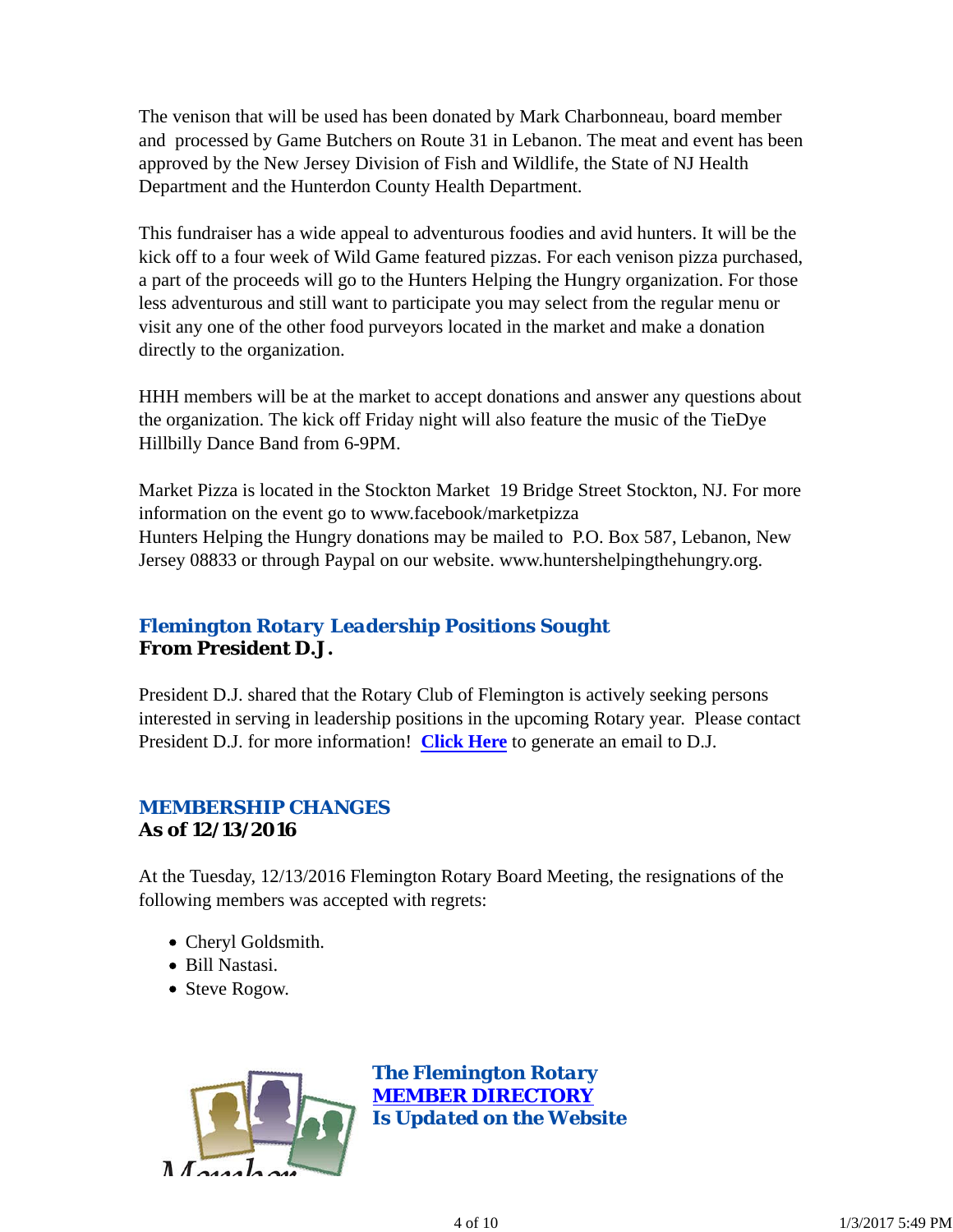

A PDF copy of the Club Directory kept on the club website, located on the password protected "**Members Only**" page. To access this, simply goto

**www.FlemingtonRotaryNJ.org** and click on "Members Only" in the upper left. The page is password protected. If you do not have the password, simply email us and request it.

If you see any updates that need to be made (a change of address, email, phone number, something is not listed correctly, etc.), please email Sandy Clark and request any changes to be made. **Click Here** to generate an email to Sandy.



# *SPEAKERS & PROGRAMS BEING SOUGHT*

Mick Schaible is looking for some ideas for upcoming meeting programs and speakers. If you have any leads, please pass them onto Mick, who will follow-up to schedule the speaker.

**Click here** to generate an email directly to Mick.



# *HUNTERDON COUNTY CHAMBER OF COMMERCE*

As you know, the Rotary Club of Flemington is a member of the H.C. Chamber of Commerce. This enables all Rotarians the ability to attend a Chamber function as a "member". If someone asks you what your business is, you would explain that you are a member representing the Rotary Club of Flemington. **Click Here** to visit the Chamber website for a listing of upcoming events.

## *ROTARY DISTRICT 7510 NEWS*

**Click Here** to read the current news from our Rotary District 7510.

# *UPCOMING DATES TO NOTE:*

\*\***Refer to the Article Above for the list of Off-Site Meetings during the month of January 2017**.\*\*

Wed, 2/01: TBA. Wed, 2/08: TBA. Wed, 2/15: TBA. Wed, 2/22: TBA.

**Next RCOF Board Meeting**: To Be Announced. (Held bi-monthly).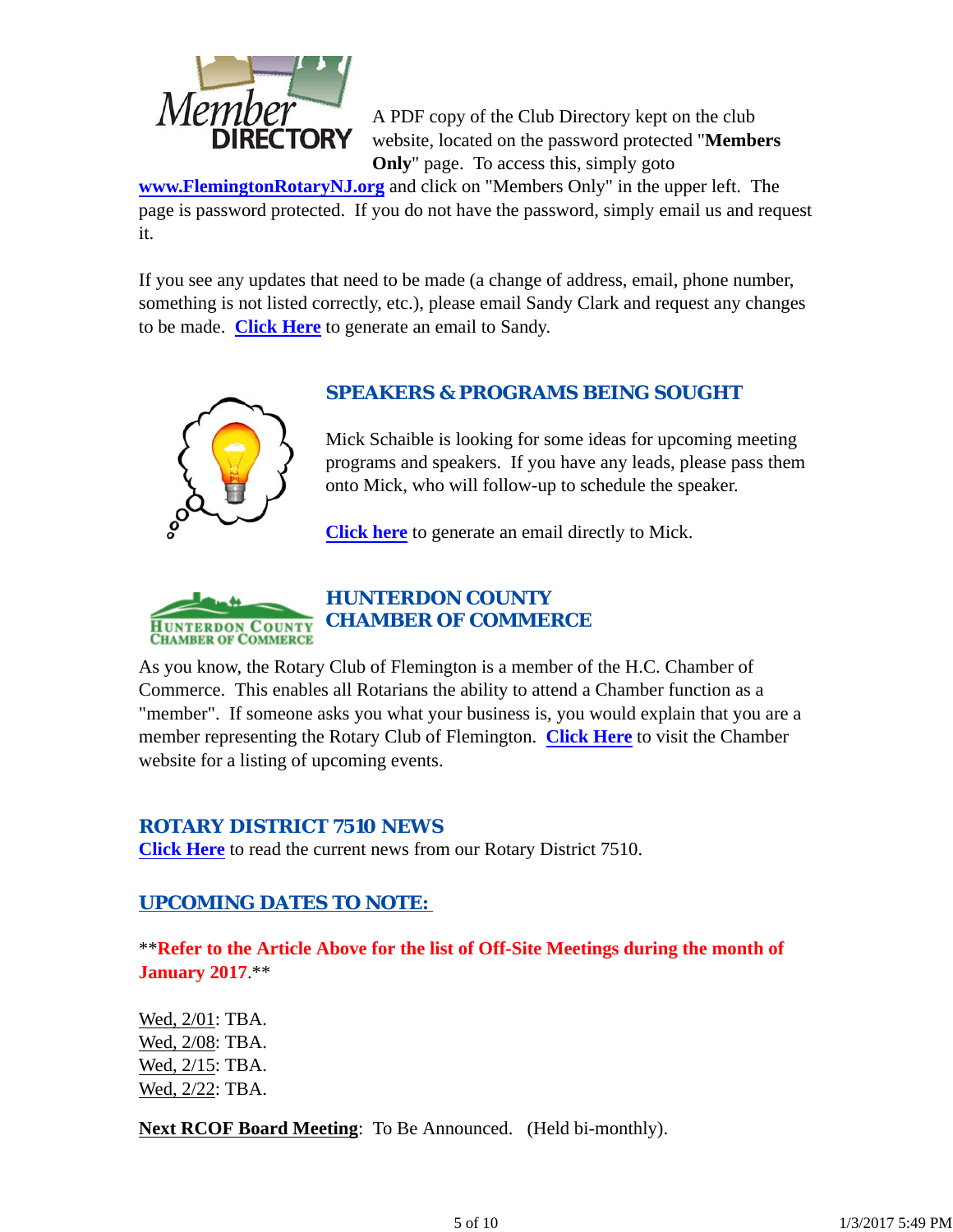## **Next Membership Meeting**: Wed,  $1/11/2017$  at 1:30 PM (Usually the 2<sup>nd</sup> Wed).

#### **Upcoming RCOF Club Events, Fundraisers, Fellowship Events, Etc**.:

TBA: Soup Cook-Off TBA: Bark In The Park (Dog Walk) TBA: Pedals for Progress Bicycle Collection

#### **Rotary District 7510 Events & Functions:**

3/2/17: President-Elect Training Seminar (PETS 1) 3/23 to 3/25/17: President-Elect Training Seminar (PETS 2) 5/5 to 5/7/17: District Conference at the Shawnee Inn 5/15/17: District Assembly 6/10 to 6/14/17: Rotary International Convention in Atlanta, Georgia 6/29/17: District Changing of the Guard

## *COMMITTEE LIST:*

**Click Here** to download the listing of all current Club Committee's and its members.

#### *"MEMBERS ONLY" WEBSITE:*

#### **Click Here for the Members Only section of the website to find:**

- 1) The "Membership Proposal Form" to propose a new member.
- 2) New Member Information.
- 3) An Online Copy of the Club Membership Directory.
- 4) A Link to All Photos Albums of the Club.

#### *ROTARY WEBSITE LINKS:*

Rotary International: **www.Rotary.org** Rotary District 7510: **www.RotaryNJ.org**

## *NEARBY ROTARY CLUB MEETINGS:*

As A Rotarian, you are Welcome to attend a Rotary Club meeting anywhere in the world. Click here for the Rotary Club Locator App. Or see below for some local meetings:

#### Mondays

**Lambertville/New Hope** (6:30 pm) - Lambertville Station Restaurant; 11 Bridge Street, Lambertville NJ 08530

**Piscataway** (12:15 pm) - Radisson Hotel; 21 Kingsbridge Road, Piscataway, NJ 08854

#### Tuesdays

**Whitehouse** (12:15 pm) - Max's 22; 456 Route 22 West, Whitehouse Station, NJ 08889 **Princeton** (12:15 pm) - The Nassau Club; 6 Mercer Street, Princeton, NJ 08540 **Bridgewater-Bound Brook** (12:15 pm) - Arbor Glenn; 100 Monroe St, Bridgewater 08807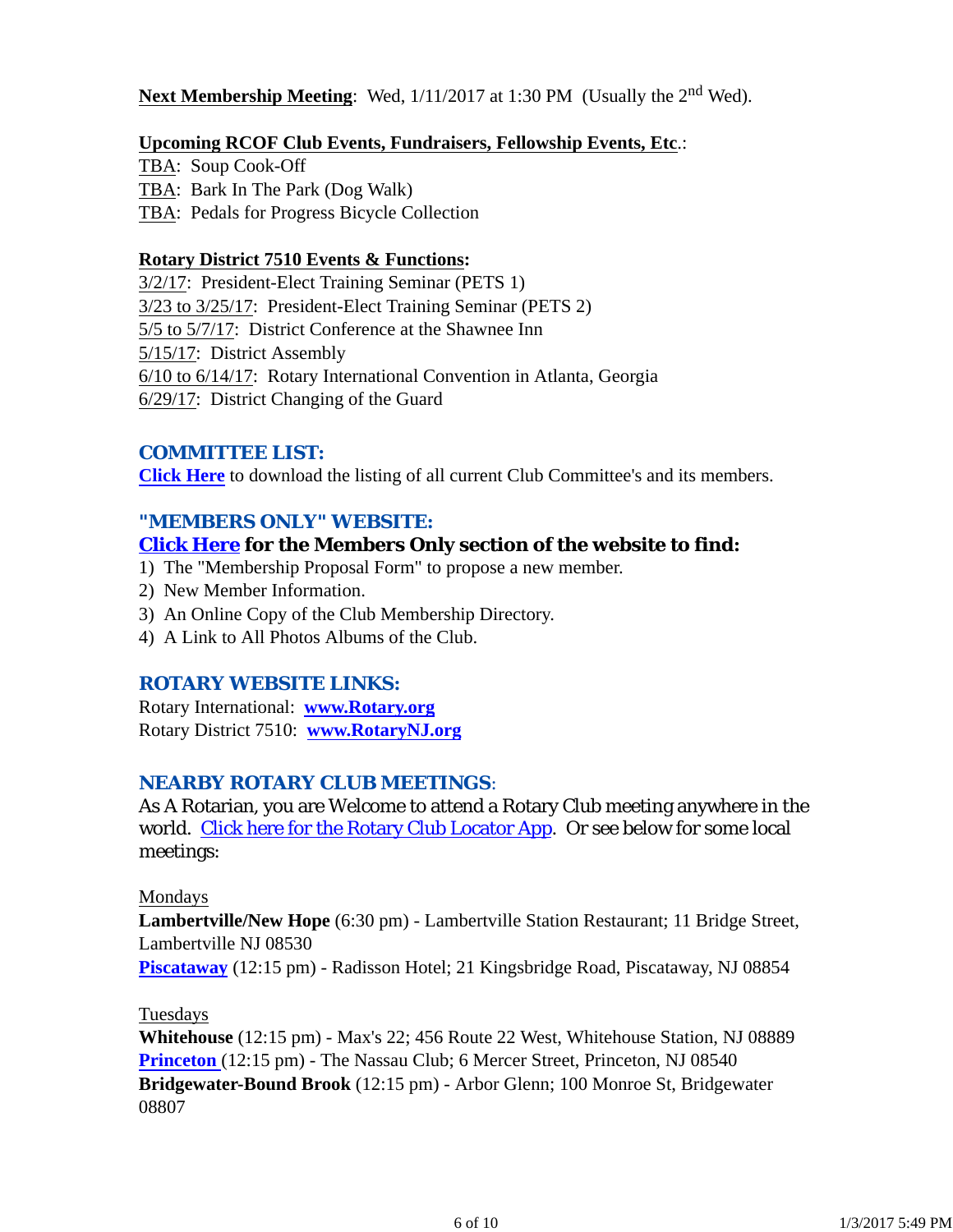#### Wednesdays

**Branchburg Township** (7:30 am): Stoney Brook Grille; 1285 Route 28, North Branch, NJ 08876

**Flemington** (12:15pm): Copper Hill Country Club; 100 Copper Hill Road, Ringoes, NJ 08851

**Hillsborough Township** (6:15 pm): Pheasant's Landing; 311 Amwell Road (Rt. 514), Hillsborough, NJ 08844

#### Thursdays

**Clinton Sunrise** (7:30 am): Clinton Fire Department; New Street, Clinton, NJ 08809 **Somerville/Bridgewater** (12:15 pm): Bridgewater Manor; 1251 US Highway 202/206, Bridgewater, NJ 08807

**Trenton** (12:15 pm): Freddie's Tavern; 12 Railroad Avenue, West Trenton, NJ 08628

#### Fridays

**North Hunterdon** (12:15 pm): Beaver Brook County Club; 25 County Club Drive, Annandale, NJ 08801

**Princeton Corridor** (12:15pm): Hyatt Regency; 102 Carnegie Center, Rt. 1 North, Princeton, NJ 08540

## eClub

**Rotary eClub of Hunterdon Horizon**: View website for meetings or online makeups.

# RI President's Call for Action in **2016-2017**: **"Rotary Serving Humanity"**

# **Rotary Club of Flemington - Our 93rd Year**

Founded October 3, 1923 \* Charter #1529 \* District 7510

| Club President                | <b>Daniel James "D.J." Wright</b>                 |
|-------------------------------|---------------------------------------------------|
| President-Elect               | <b>Kim Metz</b>                                   |
| Secretary                     | <b>Karen Widico</b>                               |
| Treasurer, General            | <b>Bob Newland</b>                                |
| Treasurer, Lunch              | <b>Lynn Hyman</b>                                 |
| <b>Board Member</b>           | Mick Schaible (immediate Past-President)          |
| <b>Board Member</b>           | <b>Sandy Clark</b>                                |
| <b>Board Member</b>           | <b>Joe Ziegler</b>                                |
| Sergeant-at-Arms              | <b>Ken Skowronek</b>                              |
| R.I. President                | <b>John F. Germ</b> (Chattanooga, Tennessee, USA) |
| District Governor (DG)        | <b>Charles Minton</b> (Union, NJ)                 |
| District Governor Elect (DGE) | <b>Bob Zeglarski</b> (Roselle-Rosselle Park)      |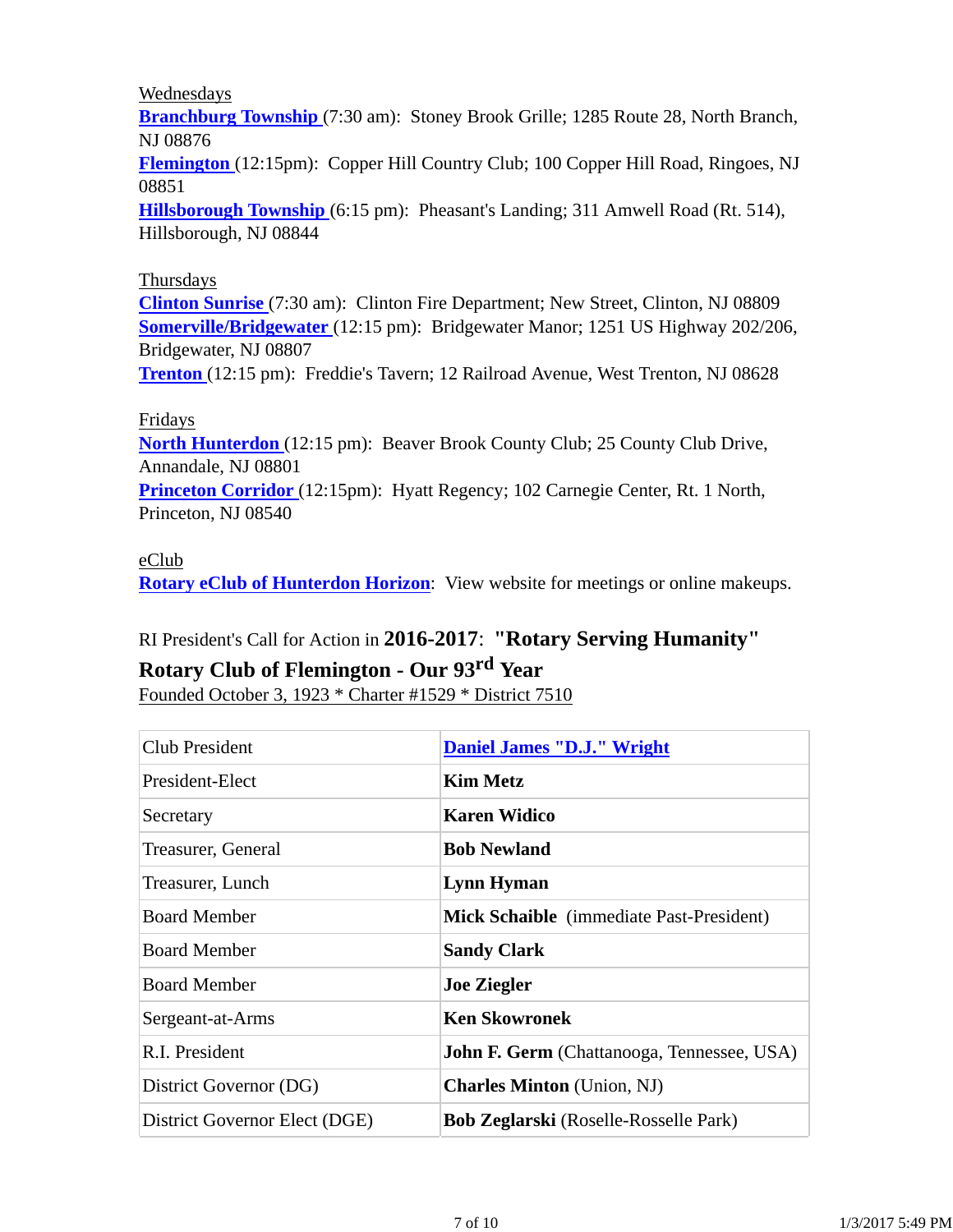| District Governor Nomimee (DGN)          | <b>John Shockley</b> (Hillsborough)         |
|------------------------------------------|---------------------------------------------|
| <b>Assistant District Governor (ADG)</b> | <b>Albert Varga</b> (Lambertville-New Hope) |

Club Meetings: **Wednesday, 12:15 pm, Copper Hill Country Club** 100 Copper Hill Road, Ringoes 08551



*MISSION STATEMENT*: The mission of Rotary International is to assist and guide Rotarians and Rotary clubs to accomplish the Object of Rotary to ensure Rotary's continuing relevance and to help build a better world, emphasizing service activities by individuals and groups that enhance the quality of life and human dignity, encouraging high ethical standards, and creating greater understanding among all people to advance the search for peace in the world.

**THE OBJECT OF ROTARY:** The object of Rotary is to encourage and foster the ideal of service as a basis of worthy enterprise and, in particular, to encourage and foster:

**1st**: The development of acquaintance as an opportunity for service;

**2nd**: High ethical standards in business and professions, the recognition of the worthiness of all useful occupations, and the dignifying of each Rotarian's occupation as an opportunity to serve society;

**3rd**: The application of the ideal of service in each Rotarian's personal, business and community life;

**4th**: The advancement of international understanding, goodwill, and peace through a world fellowship of business and professional persons united in the ideal of service.

**THE 4-WAY TEST:** "Of the things we think, say or do:

**1st**: Is it the Truth?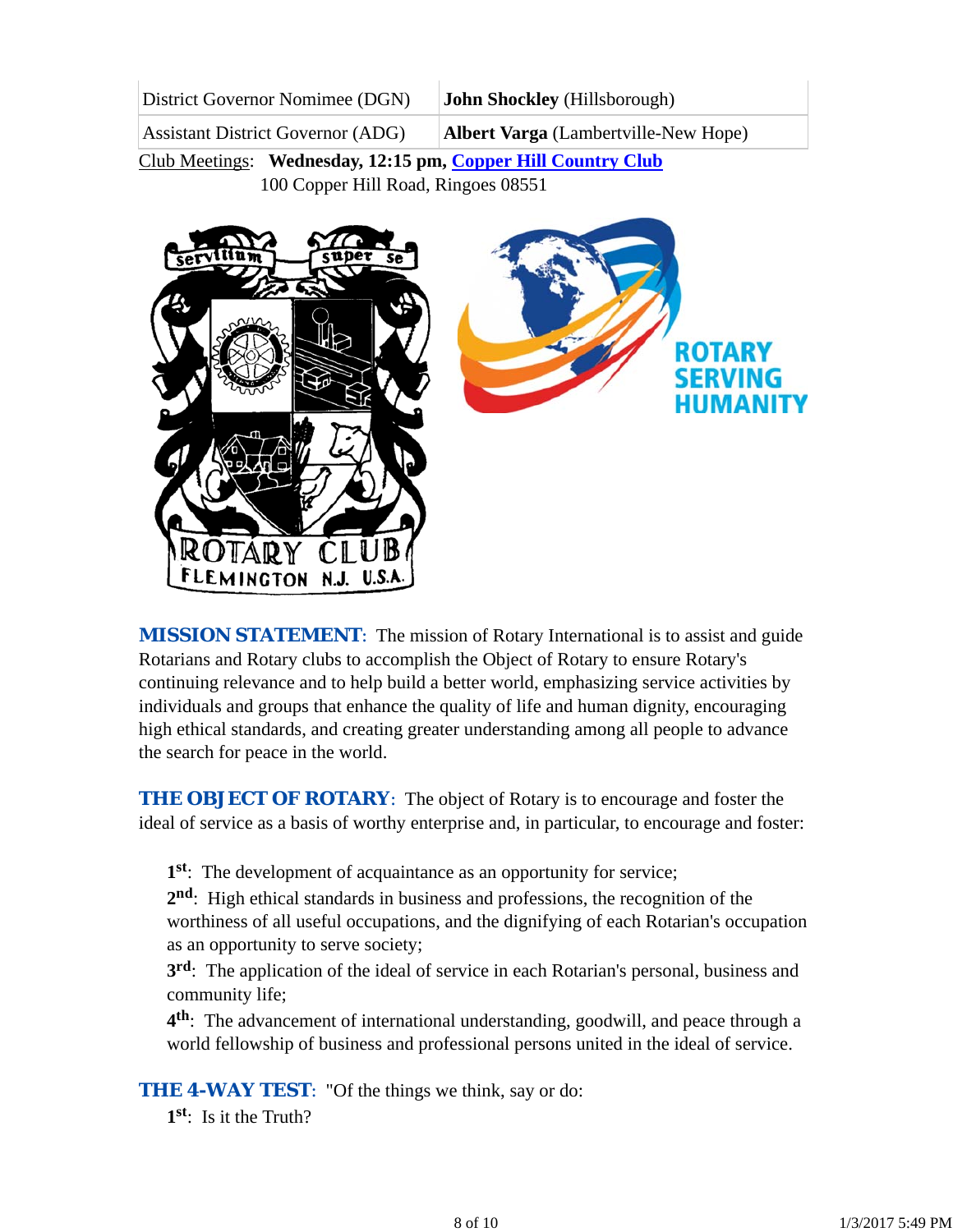- 2<sup>nd</sup>: Is it Fair to all concerned?
- **3rd**: Will it build goodwill and better friendships?
- **4th**: Will it be beneficial to all concerned?"

## *ROTARY's AVENUE'S OF SERVICE*:

**1)** Through **Club Service**, we have fun, build lasting friendships, and make sure that our club runs well.

**2)** Through **Vocational Service**, we volunteer our professional skills to serve others and promote integrity in everything we do.

**3)** Through **Community Service**, we address local needs and work with our community to bring lasting improvements.

**4)** Through **International Service**, we meet humanitarian needs around the globe and promote world understanding and peace.

**5)** Through **Youth Service**, we work with young people to help them become the next generation of leaders, visionaries, and peacemakers.

# **2016-2017 CLUB MEMBER ROSTER Rotary Club of Flemington, NJ**

Current Number of Members: 39

| <b>Rotarian</b>                   | <b>Member Since</b> | <b>Classification</b>           |
|-----------------------------------|---------------------|---------------------------------|
| Black, Bruce B.                   | 2007                | <b>Health and Fitness</b>       |
| Bohler, Herbert C. (Herb)         | 1977                | <b>Specialty Advertising</b>    |
| <b>Boynton, Adam</b>              | 2016                | <b>Church / Social Services</b> |
| Chittenden, Robert L. (Bob)       | 2003                | M.E.F.P. Consulting Engineering |
| Clark, Arthur L. (Sandy)          | 1987                | Printing                        |
| Davidson, James G. (Jim)          | 2002                | <b>Rubber Products</b>          |
| del Campo, Ann                    | 2016                | <b>Scientist &amp; Farmer</b>   |
| Ferrari, Frederick J. (Fred)      | 1964                | Orthodontia                     |
| Fisher, Charles H. (Charlie)      | 1961                | <b>Funeral Services</b>         |
| Fisher, Thomas H. (Tom)           | 2012                | Property & Casualty Insurance   |
| <b>Goodwin, Michael S.</b>        | 2016                | <b>Youth Development</b>        |
| Harrison, Jeffrey (Jeff)          | 1996                | Psychotherapy                   |
| Hyman, Lynn                       | 2010                | <b>Retail Banking</b>           |
| Kamnitsis, Christopher P. (Chris) | 2001                | <b>Financial Planning</b>       |
| <b>Kritharis, Nikolaos (Nik)</b>  | 2016                | <b>Dentistry</b>                |
| Liebross, Ira                     | 1997                | <b>Family Medicine</b>          |
| Loew, Darren                      | 2002                | <b>Orthodontics</b>             |
| Martin, Teresa (Terry)            | 1993                | Solid Waste/Recycling           |
| Mazujian, Harry                   | 2004                | Clergy                          |
| McWilliams, Nancy                 | 1992                | Psychotherapy                   |
| Metz, Kim                         | 2007                | <b>Technical Education</b>      |